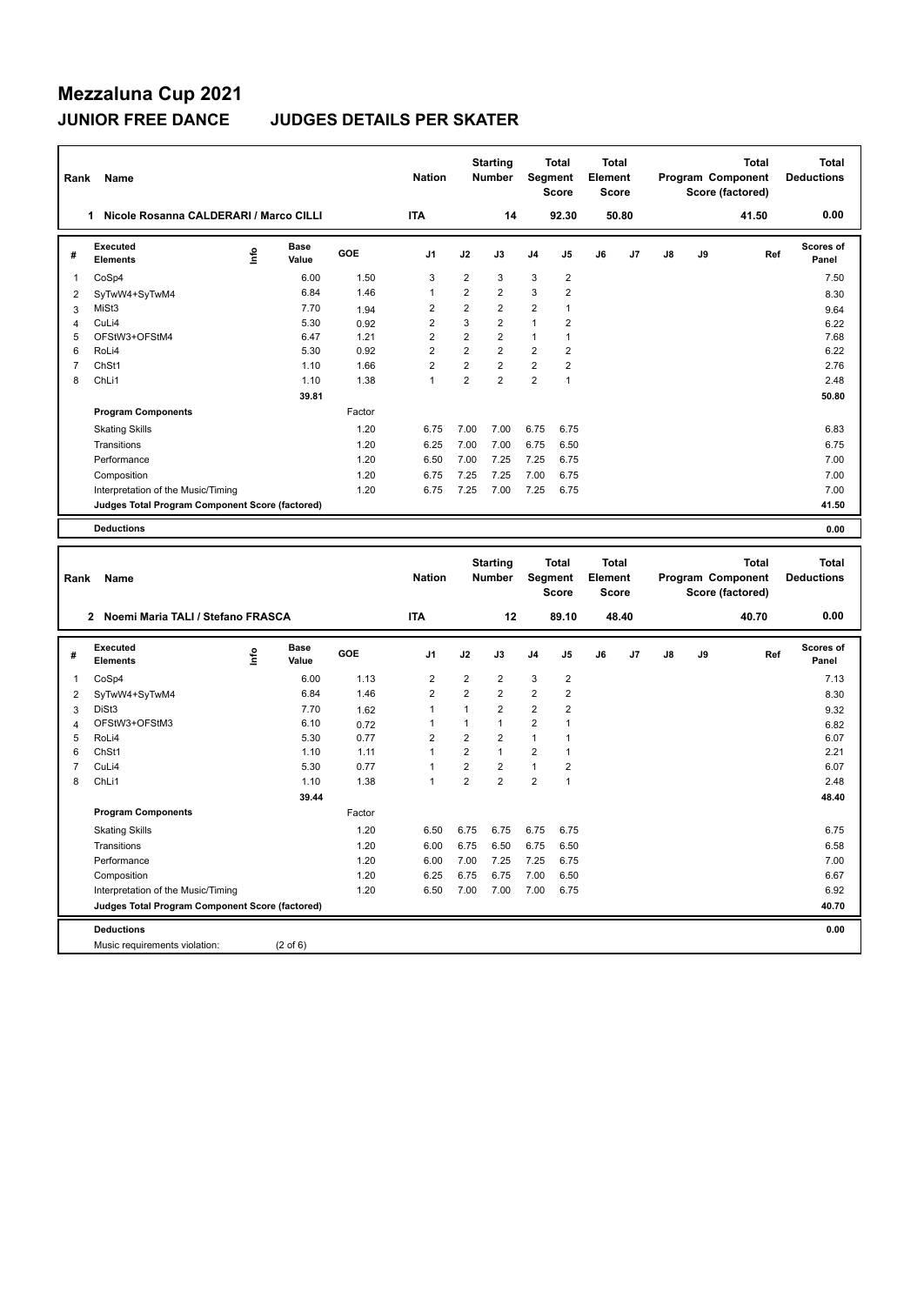## **JUNIOR FREE DANCE JUDGES DETAILS PER SKATER**

| Rank                    | Name                                            |                                  |                      |        | <b>Nation</b>  |                         | <b>Starting</b><br><b>Number</b> |                         | <b>Total</b><br>Segment<br><b>Score</b> | Total<br>Element<br><b>Score</b> |       |    |    | Total<br>Program Component<br>Score (factored) |     | <b>Total</b><br><b>Deductions</b> |
|-------------------------|-------------------------------------------------|----------------------------------|----------------------|--------|----------------|-------------------------|----------------------------------|-------------------------|-----------------------------------------|----------------------------------|-------|----|----|------------------------------------------------|-----|-----------------------------------|
|                         | 3 Denisa CIMLOVA / Vilem HLAVSA                 |                                  |                      |        | <b>CZE</b>     |                         | 13                               |                         | 87.39                                   |                                  | 47.19 |    |    | 40.20                                          |     | 0.00                              |
| #                       | Executed<br><b>Elements</b>                     | ۴ů                               | Base<br>Value        | GOE    | J <sub>1</sub> | J2                      | J3                               | J <sub>4</sub>          | J5                                      | J6                               | J7    | J8 | J9 |                                                | Ref | Scores of<br>Panel                |
| $\mathbf{1}$            | CoSp4                                           |                                  | 6.00                 | 1.13   | $\overline{2}$ | $\mathbf{1}$            | 3                                | 3                       | 1                                       |                                  |       |    |    |                                                |     | 7.13                              |
| $\overline{2}$          | SyTwW3+SyTwM4                                   |                                  | 6.47                 | 0.97   | $\overline{1}$ | $\mathbf{1}$            | $\overline{2}$                   | $\overline{2}$          | $\mathbf 0$                             |                                  |       |    |    |                                                |     | 7.44                              |
| 3                       | OFStW2+OFStM4                                   |                                  | 6.09                 | 0.97   | $\mathbf{1}$   | $\mathbf{1}$            | $\overline{2}$                   | $\overline{2}$          | $\mathbf{1}$                            |                                  |       |    |    |                                                |     | 7.06                              |
| $\overline{4}$          | RoLi4                                           |                                  | 5.30                 | 0.92   | $\overline{2}$ | $\overline{2}$          | $\overline{2}$                   | $\overline{2}$          | $\mathbf{1}$                            |                                  |       |    |    |                                                |     | 6.22                              |
| 5                       | MiSt3                                           |                                  | 7.70                 | 1.29   | $\mathbf{1}$   | $\mathbf{1}$            | $\overline{2}$                   | $\overline{2}$          | 0                                       |                                  |       |    |    |                                                |     | 8.99                              |
| 6                       | SILi4                                           |                                  | 5.30                 | 0.92   | $\overline{2}$ | $\overline{2}$          | $\overline{2}$                   | $\overline{2}$          | $\mathbf{1}$                            |                                  |       |    |    |                                                |     | 6.22                              |
| $\overline{7}$          | ChS <sub>11</sub>                               |                                  | 1.10                 | 0.55   | $\mathbf 0$    | $\mathbf{1}$            | $\overline{2}$                   | $\mathbf 0$             | $\mathbf{1}$                            |                                  |       |    |    |                                                |     | 1.65                              |
| 8                       | ChSt1                                           |                                  | 1.10                 | 1.38   | $\overline{2}$ | $\overline{2}$          | $\overline{2}$                   | $\mathbf{1}$            | $\mathbf{1}$                            |                                  |       |    |    |                                                |     | 2.48                              |
|                         |                                                 |                                  | 39.06                |        |                |                         |                                  |                         |                                         |                                  |       |    |    |                                                |     | 47.19                             |
|                         | <b>Program Components</b>                       |                                  |                      | Factor |                |                         |                                  |                         |                                         |                                  |       |    |    |                                                |     |                                   |
|                         | <b>Skating Skills</b>                           |                                  |                      | 1.20   | 6.25           | 6.75                    | 7.00                             | 7.25                    | 6.25                                    |                                  |       |    |    |                                                |     | 6.67                              |
|                         | Transitions                                     |                                  |                      | 1.20   | 6.00           | 6.50                    | 7.00                             | 7.00                    | 6.00                                    |                                  |       |    |    |                                                |     | 6.50                              |
|                         | Performance                                     |                                  |                      | 1.20   | 6.50           | 6.75                    | 7.50                             | 7.25                    | 6.50                                    |                                  |       |    |    |                                                |     | 6.83                              |
|                         | Composition                                     |                                  |                      | 1.20   | 6.50           | 6.75                    | 7.25                             | 7.25                    | 6.25                                    |                                  |       |    |    |                                                |     | 6.83                              |
|                         | Interpretation of the Music/Timing              |                                  |                      | 1.20   | 6.25           | 6.75                    | 7.25                             | 7.00                    | 6.25                                    |                                  |       |    |    |                                                |     | 6.67                              |
|                         | Judges Total Program Component Score (factored) |                                  |                      |        |                |                         |                                  |                         |                                         |                                  |       |    |    |                                                |     | 40.20                             |
|                         | <b>Deductions</b>                               |                                  |                      |        |                |                         |                                  |                         |                                         |                                  |       |    |    |                                                |     | 0.00                              |
|                         |                                                 |                                  |                      |        |                |                         |                                  |                         |                                         |                                  |       |    |    |                                                |     |                                   |
|                         |                                                 |                                  |                      |        |                |                         |                                  |                         |                                         |                                  |       |    |    |                                                |     |                                   |
| Rank                    | Name                                            |                                  |                      |        | <b>Nation</b>  |                         | <b>Starting</b><br><b>Number</b> |                         | <b>Total</b><br>Segment                 | Total<br><b>Element</b>          |       |    |    | Total<br>Program Component                     |     | Total<br><b>Deductions</b>        |
|                         |                                                 |                                  |                      |        |                |                         |                                  |                         | <b>Score</b>                            | <b>Score</b>                     |       |    |    | Score (factored)                               |     |                                   |
|                         | 4 Alisa OVSIANKINA / Matvei SAMOKIN             |                                  |                      |        | <b>RUS</b>     |                         | 11                               |                         | 86.58                                   |                                  | 47.68 |    |    | 38.90                                          |     | 0.00                              |
| #                       | Executed<br><b>Elements</b>                     | $\mathop{\mathsf{Int}}\nolimits$ | <b>Base</b><br>Value | GOE    | J <sub>1</sub> | J2                      | J3                               | J <sub>4</sub>          | J5                                      | J6                               | J7    | J8 | J9 |                                                | Ref | <b>Scores of</b><br>Panel         |
| $\mathbf{1}$            | ChS <sub>11</sub>                               |                                  | 1.10                 | 1.38   | $\mathbf{1}$   | $\overline{\mathbf{c}}$ | $\mathbf{1}$                     | $\overline{\mathbf{c}}$ | 3                                       |                                  |       |    |    |                                                |     | 2.48                              |
| $\overline{\mathbf{c}}$ |                                                 |                                  | 6.84                 | 0.24   | $\mathbf 0$    | $\overline{1}$          | 0                                | $\mathbf{1}$            | $-1$                                    |                                  |       |    |    |                                                |     | 7.08                              |
| 3                       | SyTwW4+SyTwM4<br>CoSp4                          |                                  | 6.00                 | 0.75   | $\mathbf{1}$   | 1                       | $\overline{2}$                   | $\mathbf{1}$            | $\overline{2}$                          |                                  |       |    |    |                                                |     | 6.75                              |
| 4                       | CiSt3                                           |                                  | 7.70                 | 1.62   | $\mathbf{1}$   | $\mathbf{1}$            | $\overline{2}$                   | $\overline{2}$          | $\overline{2}$                          |                                  |       |    |    |                                                |     | 9.32                              |
| 5                       | SILi4+RoLi4                                     |                                  | 10.60                | 1.53   | $\overline{2}$ | $\mathbf{1}$            | $\overline{2}$                   | $\mathbf{1}$            | 3                                       |                                  |       |    |    |                                                |     | 12.13                             |
| 6                       | OFStW3+OFStM4                                   |                                  | 6.47                 | 0.97   | $\mathbf{1}$   | $\overline{2}$          | $\mathbf{1}$                     | $\mathbf{1}$            | $\overline{2}$                          |                                  |       |    |    |                                                |     | 7.44                              |
| $\overline{7}$          | ChSt1                                           |                                  | 1.10                 | 1.38   | $\mathbf{1}$   | $\mathbf{1}$            | $\overline{2}$                   | $\overline{2}$          | 3                                       |                                  |       |    |    |                                                |     | 2.48                              |
|                         |                                                 |                                  | 39.81                |        |                |                         |                                  |                         |                                         |                                  |       |    |    |                                                |     | 47.68                             |
|                         | <b>Program Components</b>                       |                                  |                      | Factor |                |                         |                                  |                         |                                         |                                  |       |    |    |                                                |     |                                   |
|                         | <b>Skating Skills</b>                           |                                  |                      | 1.20   | 6.25           | 6.50                    | 6.25                             | 6.50                    | 7.00                                    |                                  |       |    |    |                                                |     | 6.42                              |
|                         | Transitions                                     |                                  |                      | 1.20   | 6.00           | 6.25                    | 6.00                             | 6.50                    | 6.75                                    |                                  |       |    |    |                                                |     | 6.25                              |
|                         | Performance                                     |                                  |                      | 1.20   | 6.00           | 6.50                    | 6.50                             | 6.75                    | 7.25                                    |                                  |       |    |    |                                                |     | 6.58                              |
|                         | Composition                                     |                                  |                      | 1.20   | 6.00           | 6.75                    | 6.25                             | 6.50                    | 6.75                                    |                                  |       |    |    |                                                |     | 6.50                              |
|                         | Interpretation of the Music/Timing              |                                  |                      | 1.20   | 6.25           | 6.75                    | 6.50                             | 6.75                    | 7.00                                    |                                  |       |    |    |                                                |     | 6.67                              |
|                         | Judges Total Program Component Score (factored) |                                  |                      |        |                |                         |                                  |                         |                                         |                                  |       |    |    |                                                |     | 38.90                             |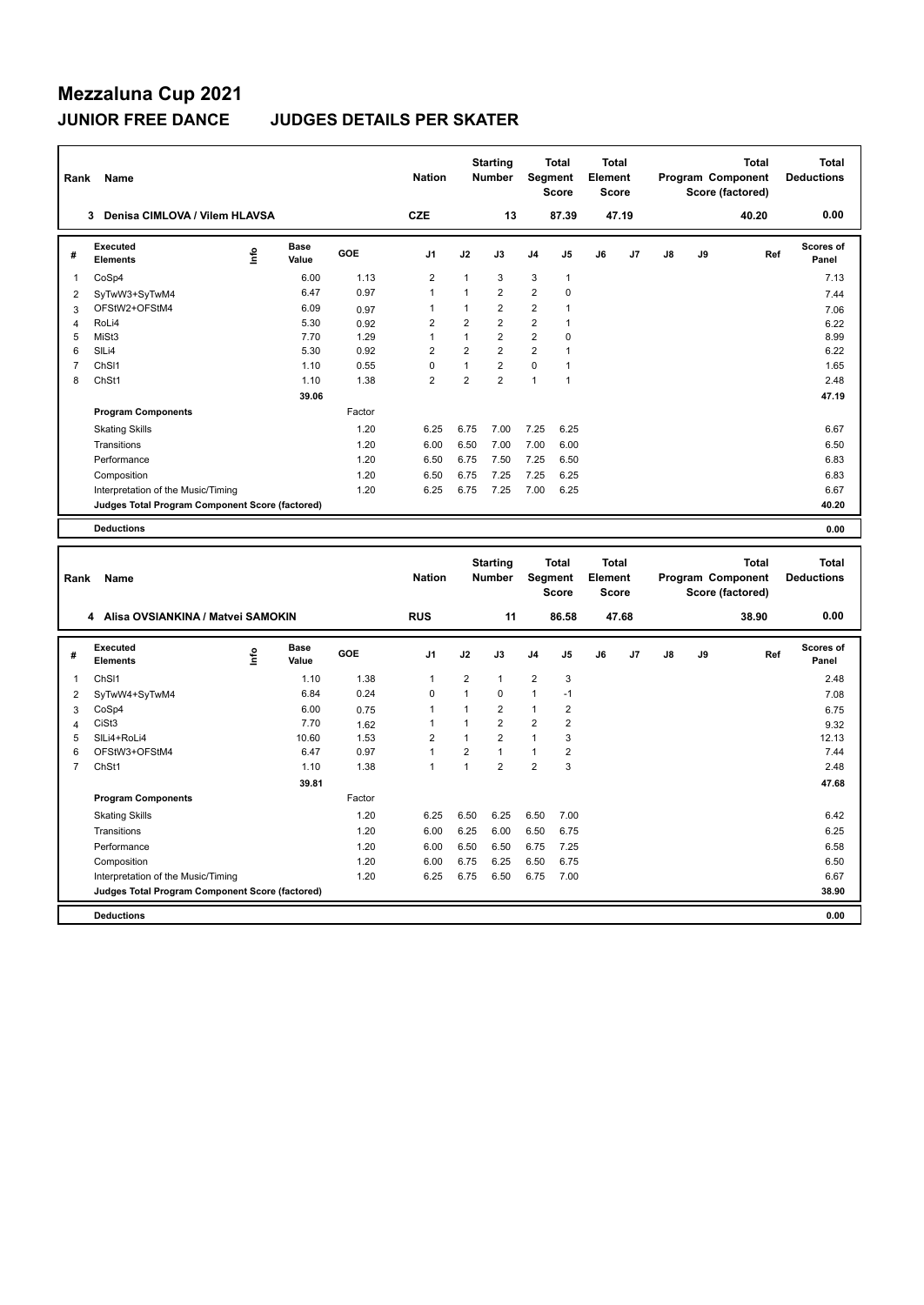### **JUNIOR FREE DANCE JUDGES DETAILS PER SKATER**

| Rank           | Name                                               |              |                      |        | <b>Nation</b>  |                | <b>Starting</b><br>Number |                | <b>Total</b><br>Segment<br><b>Score</b> | <b>Total</b><br>Element<br>Score        |                |               | Program Component | Score (factored) | <b>Total</b> | <b>Total</b><br><b>Deductions</b> |
|----------------|----------------------------------------------------|--------------|----------------------|--------|----------------|----------------|---------------------------|----------------|-----------------------------------------|-----------------------------------------|----------------|---------------|-------------------|------------------|--------------|-----------------------------------|
|                | 5 Sofia KIRICHENKO / Alessandro Bortolo PELLEGRINI |              |                      |        | <b>ITA</b>     |                | 9                         |                | 84.27                                   |                                         | 46.17          |               |                   |                  | 38.10        | 0.00                              |
| #              | Executed<br><b>Elements</b>                        | ١nf٥         | <b>Base</b><br>Value | GOE    | J1             | J2             | J3                        | J <sub>4</sub> | J5                                      | J6                                      | J <sub>7</sub> | $\mathsf{J}8$ | J9                |                  | Ref          | <b>Scores of</b><br>Panel         |
| $\mathbf{1}$   | StaLi4                                             |              | 5.30                 | 0.92   | $\overline{2}$ | $\overline{2}$ | $\overline{2}$            | $\overline{2}$ | $\mathbf{1}$                            |                                         |                |               |                   |                  |              | 6.22                              |
| $\overline{2}$ | SeSt3                                              |              | 7.70                 | 1.29   | $\overline{2}$ | $\mathbf{1}$   | $\overline{2}$            | $\mathbf{1}$   | $\overline{1}$                          |                                         |                |               |                   |                  |              | 8.99                              |
| 3              | CuLi4                                              |              | 5.30                 | 0.46   | $\mathbf{1}$   | $\overline{2}$ | $\mathbf{1}$              | $\mathbf{1}$   | $\mathbf 0$                             |                                         |                |               |                   |                  |              | 5.76                              |
| 4              | SyTwW4+SyTwM4                                      |              | 6.84                 | 1.21   | $\overline{2}$ | $\mathbf{1}$   | $\overline{2}$            | $\overline{2}$ | 1                                       |                                         |                |               |                   |                  |              | 8.05                              |
| 5              | CoSp4                                              |              | 6.00                 | 0.75   | $\mathbf{1}$   | 1              | $\overline{2}$            | $\overline{2}$ | $\mathbf{1}$                            |                                         |                |               |                   |                  |              | 6.75                              |
| 6              | OFStW3+OFStM3                                      |              | 6.10                 | 0.72   | $\mathbf{1}$   | $\mathbf{1}$   | $\Omega$                  | $\overline{2}$ | $\mathbf{1}$                            |                                         |                |               |                   |                  |              | 6.82                              |
| $\overline{7}$ | ChSt1                                              |              | 1.10                 | 0.83   | $\mathbf 0$    | 1              | $\mathbf{1}$              | $\mathbf{1}$   | $\overline{2}$                          |                                         |                |               |                   |                  |              | 1.93                              |
| 8              | ChS <sub>11</sub>                                  |              | 1.10                 | 0.55   | $\mathbf{1}$   | $\mathbf{1}$   | $\mathbf 0$               | $\sqrt{2}$     | $\mathbf 0$                             |                                         |                |               |                   |                  |              | 1.65                              |
|                |                                                    |              | 39.44                |        |                |                |                           |                |                                         |                                         |                |               |                   |                  |              | 46.17                             |
|                | <b>Program Components</b>                          |              |                      | Factor |                |                |                           |                |                                         |                                         |                |               |                   |                  |              |                                   |
|                | <b>Skating Skills</b>                              |              |                      | 1.20   | 6.25           | 6.50           | 6.25                      | 6.50           | 6.25                                    |                                         |                |               |                   |                  |              | 6.33                              |
|                | Transitions                                        |              |                      | 1.20   | 6.00           | 6.50           | 6.00                      | 6.50           | 6.00                                    |                                         |                |               |                   |                  |              | 6.17                              |
|                | Performance                                        |              |                      | 1.20   | 5.75           | 6.50           | 6.75                      | 7.25           | 6.50                                    |                                         |                |               |                   |                  |              | 6.58                              |
|                | Composition                                        |              |                      | 1.20   | 6.25           | 6.25           | 6.50                      | 6.75           | 6.00                                    |                                         |                |               |                   |                  |              | 6.33                              |
|                | Interpretation of the Music/Timing                 |              |                      | 1.20   | 6.25           | 6.25           | 6.50                      | 6.75           | 6.25                                    |                                         |                |               |                   |                  |              | 6.33                              |
|                | Judges Total Program Component Score (factored)    |              |                      |        |                |                |                           |                |                                         |                                         |                |               |                   |                  |              | 38.10                             |
|                | <b>Deductions</b>                                  |              |                      |        |                |                |                           |                |                                         |                                         |                |               |                   |                  |              | 0.00                              |
|                |                                                    |              |                      |        |                |                |                           |                |                                         |                                         |                |               |                   |                  |              |                                   |
| Rank           | Name                                               |              |                      |        | <b>Nation</b>  |                | <b>Starting</b><br>Number |                | <b>Total</b><br>Segment<br><b>Score</b> | <b>Total</b><br>Element<br><b>Score</b> |                |               | Program Component | Score (factored) | <b>Total</b> | <b>Total</b><br><b>Deductions</b> |
|                | 6 Arina KLIMOVA / Filip BOJANOWSKI                 |              |                      |        | POL            |                | 10                        |                | 78.27                                   |                                         | 42.57          |               |                   |                  | 36.70        | $-1.00$                           |
| #              | Executed<br><b>Elements</b>                        | lnfo         | <b>Base</b><br>Value | GOE    | J1             | J2             | J3                        | J <sub>4</sub> | J5                                      | J6                                      | J <sub>7</sub> | $\mathsf{J}8$ | J9                |                  | Ref          | <b>Scores of</b><br>Panel         |
| 1              | OFStW3+OFStM2                                      |              | 5.72                 | 0.72   | 1              | $\overline{2}$ | 1                         | 1              | $\mathbf{1}$                            |                                         |                |               |                   |                  |              | 6.44                              |
| $\overline{2}$ | SyTwW4+SyTwM3                                      |              | 6.47                 | 0.00   | $\mathbf 0$    | $\overline{2}$ | $\pmb{0}$                 | $\mathbf 0$    | $-1$                                    |                                         |                |               |                   |                  |              | 6.47                              |
| 3              | MiSt <sub>2</sub>                                  |              | 6.95                 | 0.65   | $\mathbf 0$    | 1              | $\Omega$                  | $\mathbf{1}$   | $\mathbf{1}$                            |                                         |                |               |                   |                  |              | 7.60                              |
| 4              | SILi4                                              | $\mathbf{L}$ | 5.30                 | 0.77   | $\overline{2}$ | $\overline{2}$ | $\overline{2}$            | $\mathbf{1}$   | $\mathbf{1}$                            |                                         |                |               |                   |                  |              | 6.07                              |
| 5              | CoSp4                                              |              | 6.00                 | 0.37   | $\mathbf 0$    | 0              | $\mathbf{1}$              | $\mathbf{1}$   | $\mathbf{1}$                            |                                         |                |               |                   |                  |              | 6.37                              |
| 6              | ChSt1                                              |              | 1.10                 | 1.11   | $\mathbf{1}$   | $\overline{2}$ | $\mathbf{1}$              | $\overline{2}$ | $\mathbf{1}$                            |                                         |                |               |                   |                  |              | 2.21                              |
| $\overline{7}$ | RoLi4                                              |              | 5.30                 | 0.46   | $\mathbf{1}$   | $\overline{2}$ | $\mathbf{1}$              | $\mathbf{1}$   | $\mathbf{1}$                            |                                         |                |               |                   |                  |              | 5.76                              |
| 8              | ChLi1                                              |              | 1.10                 | 0.55   | $\mathbf{1}$   | $\mathbf{1}$   | $\Omega$                  | $\mathbf 0$    | $\mathbf{1}$                            |                                         |                |               |                   |                  |              | 1.65                              |
|                |                                                    |              | 37.94                |        |                |                |                           |                |                                         |                                         |                |               |                   |                  |              | 42.57                             |
|                | <b>Program Components</b>                          |              |                      | Factor |                |                |                           |                |                                         |                                         |                |               |                   |                  |              |                                   |
|                | <b>Skating Skills</b>                              |              |                      | 1.20   | 5.75           | 6.50           | 6.00                      | 6.50           | 6.25                                    |                                         |                |               |                   |                  |              | 6.25                              |
|                | Transitions                                        |              |                      | 1.20   | 5.50           | 6.25           | 5.50                      | 6.25           | 6.00                                    |                                         |                |               |                   |                  |              | 5.92                              |
|                | Performance                                        |              |                      | 1.20   | 5.75           | 6.50           | 5.75                      | 6.50           | 6.50                                    |                                         |                |               |                   |                  |              | 6.25                              |
|                | Composition                                        |              |                      | 1.20   | 5.50           | 6.50           | 5.25                      | 6.50           | 6.00                                    |                                         |                |               |                   |                  |              | 6.00                              |
|                | Interpretation of the Music/Timing                 |              |                      | 1.20   | 5.75           | 6.75           | 5.75                      | 6.50           | 6.25                                    |                                         |                |               |                   |                  |              | 6.17                              |
|                | Judges Total Program Component Score (factored)    |              |                      |        |                |                |                           |                |                                         |                                         |                |               |                   |                  |              | 36.70                             |

> Extended Dance Lift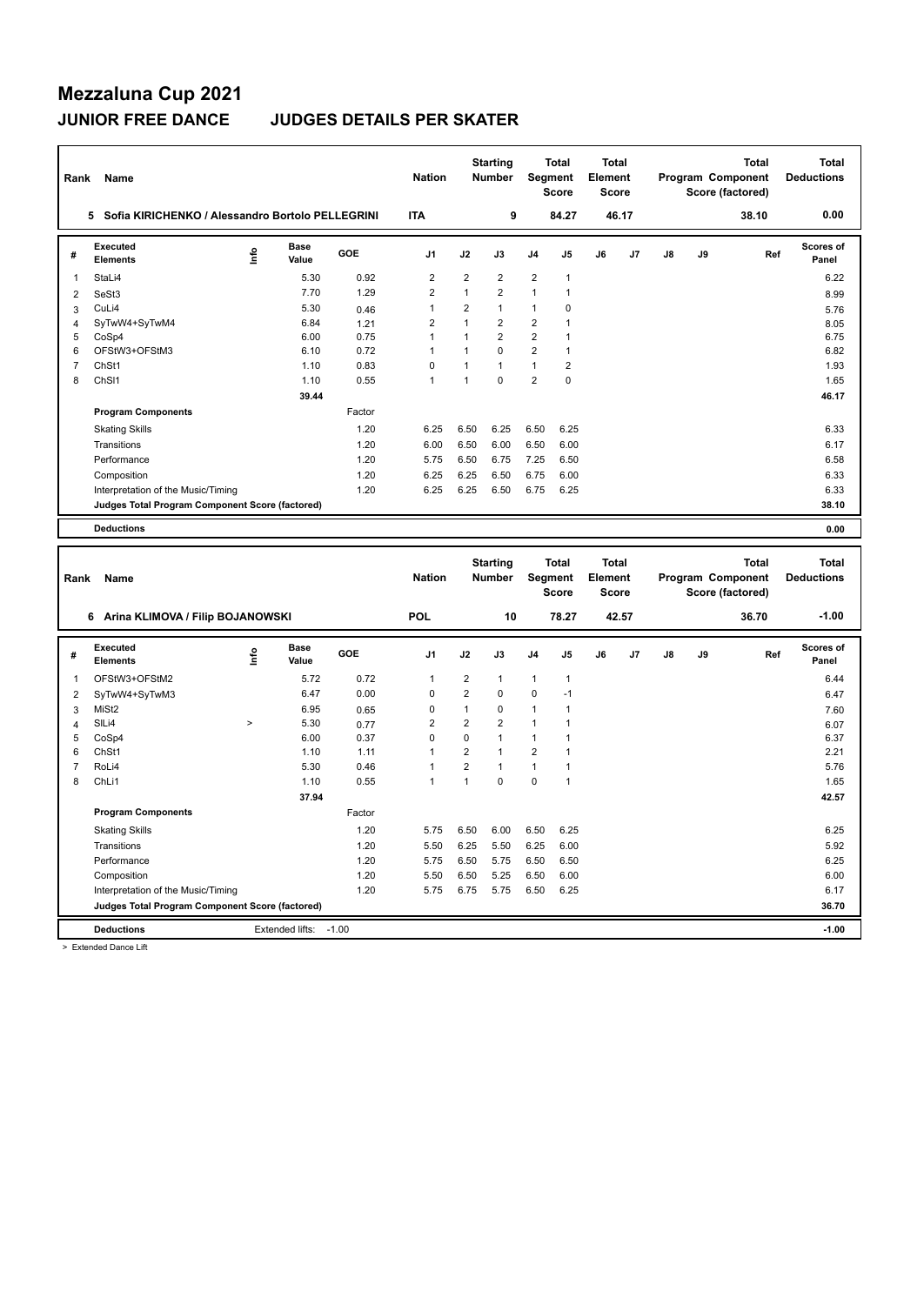## **Mezzaluna Cup 2021 JUNIOR FREE DANCE JUDGES DETAILS PER SKATER**

| Rank | Name                                            |         |                      |         | <b>Nation</b>  |                | <b>Starting</b><br><b>Number</b> | Segment        | <b>Total</b><br><b>Score</b> | <b>Total</b><br>Element<br><b>Score</b> |       |    |    | <b>Total</b><br>Program Component<br>Score (factored) | Total<br><b>Deductions</b> |
|------|-------------------------------------------------|---------|----------------------|---------|----------------|----------------|----------------------------------|----------------|------------------------------|-----------------------------------------|-------|----|----|-------------------------------------------------------|----------------------------|
|      | Sofiia DOVHAL / Wiktir KULESZA<br>7             |         |                      |         | <b>POL</b>     |                | 8                                |                | 78.11                        |                                         | 43.11 |    |    | 36.00                                                 | $-1.00$                    |
| #    | Executed<br><b>Elements</b>                     | ۴       | <b>Base</b><br>Value | GOE     | J <sub>1</sub> | J2             | J3                               | J <sub>4</sub> | J <sub>5</sub>               | J6                                      | J7    | J8 | J9 | Ref                                                   | <b>Scores of</b><br>Panel  |
| 1    | SyTwW4+SyTwM4                                   |         | 6.84                 | 0.97    | 1              | $\overline{2}$ | 1                                | $\overline{2}$ | 1                            |                                         |       |    |    |                                                       | 7.81                       |
| 2    | RoLi4                                           | $\,>\,$ | 5.30                 | 0.77    | $\mathbf{1}$   | $\overline{2}$ | $\mathbf{1}$                     | $\overline{2}$ | $\overline{2}$               |                                         |       |    |    |                                                       | 6.07                       |
| 3    | CoSp4                                           |         | 6.00                 | 0.56    | $\mathbf{1}$   | 1              | 1                                | $\overline{2}$ | 1                            |                                         |       |    |    |                                                       | 6.56                       |
| 4    | OFStW2+OFStM3                                   |         | 5.72                 | 0.00    | $-1$           | $\Omega$       | $\Omega$                         | $\mathbf{1}$   | 0                            |                                         |       |    |    |                                                       | 5.72                       |
| 5    | DiSt <sub>2</sub>                               |         | 6.95                 | $-0.32$ | $\Omega$       | 1              | 0                                | $-1$           | $-1$                         |                                         |       |    |    |                                                       | 6.63                       |
| 6    | SILi4                                           |         | 5.30                 | 0.61    | $\Omega$       | 1              | $\overline{2}$                   | $\mathbf{1}$   | 2                            |                                         |       |    |    |                                                       | 5.91                       |
| 7    | ChLi1                                           |         | 1.10                 | 0.83    | $\mathbf{1}$   | 1              | 1                                | $\overline{1}$ | 1                            |                                         |       |    |    |                                                       | 1.93                       |
| 8    | ChSt1                                           |         | 1.10                 | 1.38    | $\mathbf{1}$   | $\overline{2}$ | $\overline{2}$                   | $\overline{1}$ | $\overline{2}$               |                                         |       |    |    |                                                       | 2.48                       |
|      |                                                 |         | 38.31                |         |                |                |                                  |                |                              |                                         |       |    |    |                                                       | 43.11                      |
|      | <b>Program Components</b>                       |         |                      | Factor  |                |                |                                  |                |                              |                                         |       |    |    |                                                       |                            |
|      | <b>Skating Skills</b>                           |         |                      | 1.20    | 5.25           | 6.25           | 5.50                             | 6.50           | 5.75                         |                                         |       |    |    |                                                       | 5.83                       |
|      | Transitions                                     |         |                      | 1.20    | 5.25           | 6.00           | 5.50                             | 6.25           | 5.75                         |                                         |       |    |    |                                                       | 5.75                       |
|      | Performance                                     |         |                      | 1.20    | 5.50           | 6.50           | 5.75                             | 6.50           | 6.25                         |                                         |       |    |    |                                                       | 6.17                       |
|      | Composition                                     |         |                      | 1.20    | 5.50           | 6.50           | 5.75                             | 6.25           | 6.00                         |                                         |       |    |    |                                                       | 6.00                       |
|      | Interpretation of the Music/Timing              |         |                      | 1.20    | 5.50           | 6.50           | 6.00                             | 6.50           | 6.25                         |                                         |       |    |    |                                                       | 6.25                       |
|      | Judges Total Program Component Score (factored) |         |                      |         |                |                |                                  |                |                              |                                         |       |    |    |                                                       | 36.00                      |
|      | <b>Deductions</b>                               |         | Extended lifts:      | $-1.00$ |                |                |                                  |                |                              |                                         |       |    |    |                                                       | $-1.00$                    |

> Extended Dance Lift

| Rank | <b>Name</b>                                     |      |                      |            | <b>Nation</b>  |          | <b>Starting</b><br><b>Number</b> | Segment        | <b>Total</b><br><b>Score</b> | <b>Total</b><br>Element<br>Score |       |    |    | <b>Total</b><br>Program Component<br>Score (factored) | <b>Total</b><br><b>Deductions</b> |
|------|-------------------------------------------------|------|----------------------|------------|----------------|----------|----------------------------------|----------------|------------------------------|----------------------------------|-------|----|----|-------------------------------------------------------|-----------------------------------|
|      | 8<br>Lucie LAURIA / Antonin EMO                 |      |                      |            | <b>FRA</b>     |          | 6                                |                | 74.71                        |                                  | 40.11 |    |    | 34.60                                                 | 0.00                              |
| #    | <b>Executed</b><br><b>Elements</b>              | ١nf٥ | <b>Base</b><br>Value | <b>GOE</b> | J <sub>1</sub> | J2       | J3                               | J <sub>4</sub> | J <sub>5</sub>               | J6                               | J7    | J8 | J9 | Ref                                                   | Scores of<br>Panel                |
| 1    | ChSI1                                           |      | 1.10                 | 0.83       | $\mathbf 1$    | 1        | 1                                | $\overline{1}$ | $\mathbf{1}$                 |                                  |       |    |    |                                                       | 1.93                              |
| 2    | CiSt1                                           |      | 6.45                 | 0.65       | $\mathbf 0$    | $\Omega$ | $\mathbf{1}$                     | 1              | 1                            |                                  |       |    |    |                                                       | 7.10                              |
| 3    | OFStW1+OFStM3                                   |      | 5.47                 | 0.24       | $\Omega$       | 1        | $\Omega$                         | $\mathbf{1}$   | $-1$                         |                                  |       |    |    |                                                       | 5.71                              |
| 4    | SyTwW1+SyTwM3                                   |      | 5.47                 | $-0.72$    | $-1$           | $-1$     | $-1$                             | $\mathbf 0$    | $-1$                         |                                  |       |    |    |                                                       | 4.75                              |
| 5    | CoSp4                                           |      | 6.00                 | 0.56       | $\overline{1}$ |          | $\overline{2}$                   | $\mathbf{1}$   | 1                            |                                  |       |    |    |                                                       | 6.56                              |
| 6    | ChSt1                                           |      | 1.10                 | 0.83       | $\overline{1}$ |          | $\mathbf{1}$                     | $\mathbf{1}$   | 2                            |                                  |       |    |    |                                                       | 1.93                              |
|      | SILi4+CuLi4                                     |      | 10.60                | 1.53       | 1              | 2        | $\overline{2}$                   | $\overline{1}$ | $\overline{2}$               |                                  |       |    |    |                                                       | 12.13                             |
|      |                                                 |      | 36.19                |            |                |          |                                  |                |                              |                                  |       |    |    |                                                       | 40.11                             |
|      | <b>Program Components</b>                       |      |                      | Factor     |                |          |                                  |                |                              |                                  |       |    |    |                                                       |                                   |
|      | <b>Skating Skills</b>                           |      |                      | 1.20       | 5.50           | 6.00     | 5.75                             | 5.75           | 5.50                         |                                  |       |    |    |                                                       | 5.67                              |
|      | Transitions                                     |      |                      | 1.20       | 5.25           | 6.00     | 5.50                             | 5.00           | 5.25                         |                                  |       |    |    |                                                       | 5.33                              |
|      | Performance                                     |      |                      | 1.20       | 5.50           | 6.25     | 6.25                             | 6.00           | 6.00                         |                                  |       |    |    |                                                       | 6.08                              |
|      | Composition                                     |      |                      | 1.20       | 5.50           | 6.00     | 5.75                             | 6.25           | 5.75                         |                                  |       |    |    |                                                       | 5.83                              |
|      | Interpretation of the Music/Timing              |      |                      | 1.20       | 5.25           | 6.00     | 6.00                             | 6.00           | 5.75                         |                                  |       |    |    |                                                       | 5.92                              |
|      | Judges Total Program Component Score (factored) |      |                      |            |                |          |                                  |                |                              |                                  |       |    |    |                                                       | 34.60                             |
|      | <b>Deductions</b>                               |      |                      |            |                |          |                                  |                |                              |                                  |       |    |    |                                                       | 0.00                              |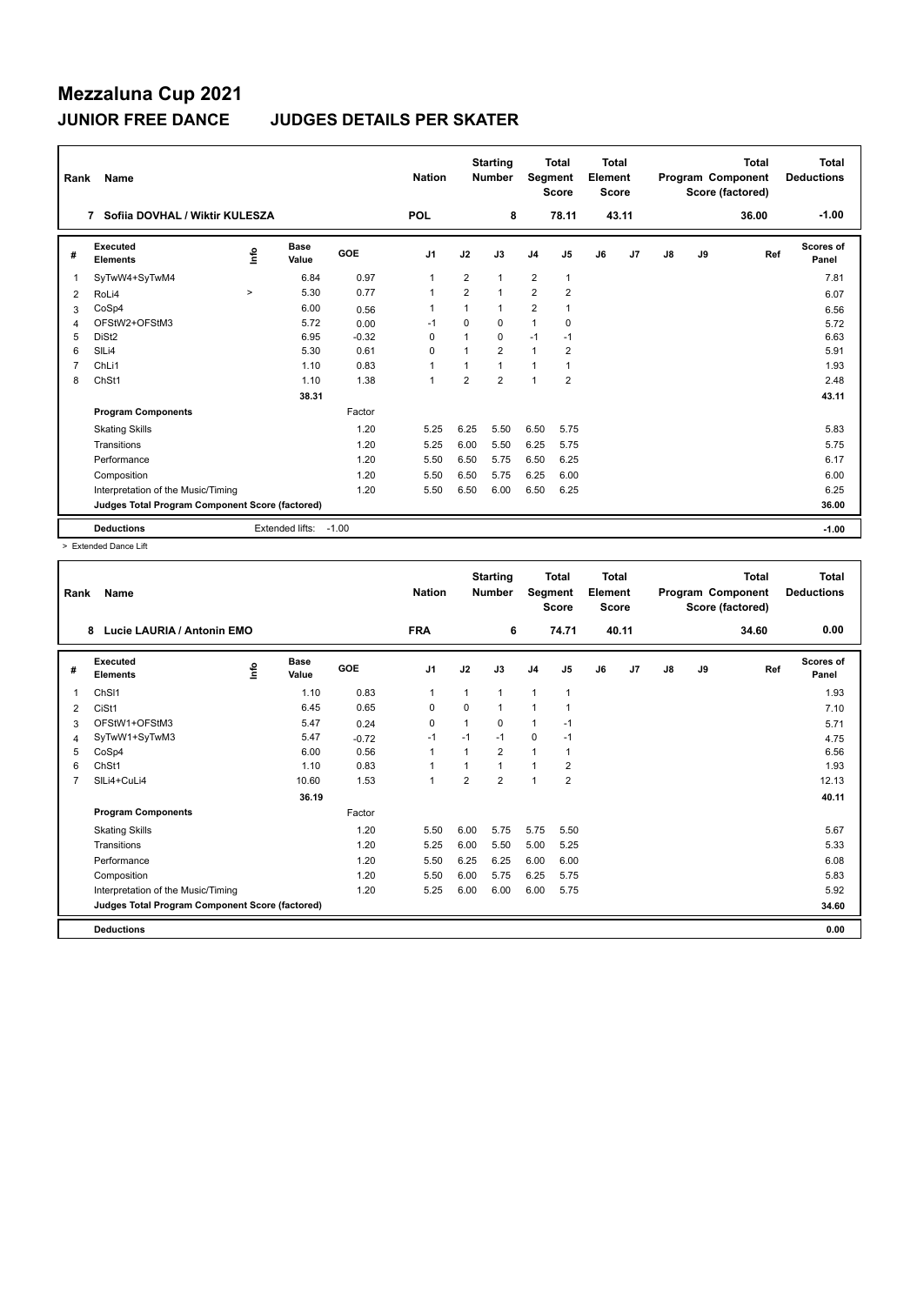### **JUNIOR FREE DANCE JUDGES DETAILS PER SKATER**

| Rank           | Name                                            |               |                      |            | <b>Nation</b>  |                  | <b>Starting</b><br><b>Number</b> |                | <b>Total</b><br>Segment<br><b>Score</b> | <b>Total</b><br>Element<br><b>Score</b> |       |    | Program Component | Score (factored) | <b>Total</b> | <b>Total</b><br><b>Deductions</b> |
|----------------|-------------------------------------------------|---------------|----------------------|------------|----------------|------------------|----------------------------------|----------------|-----------------------------------------|-----------------------------------------|-------|----|-------------------|------------------|--------------|-----------------------------------|
|                | 9 Giorgia GALIMBERTI / Matteo Libasse MANDELLI  |               |                      |            | <b>ITA</b>     |                  | 5                                |                | 72.88                                   |                                         | 41.58 |    |                   |                  | 31.30        | 0.00                              |
| #              | Executed<br><b>Elements</b>                     | ١nf٥          | <b>Base</b><br>Value | <b>GOE</b> | J <sub>1</sub> | J2               | J3                               | J4             | J5                                      | J6                                      | J7    | J8 | J9                |                  | Ref          | <b>Scores of</b><br>Panel         |
| $\mathbf{1}$   | ChSp1                                           |               | 1.10                 | 0.83       | $\mathbf{1}$   | $\mathbf{1}$     | 0                                | $\overline{2}$ | $\mathbf{1}$                            |                                         |       |    |                   |                  |              | 1.93                              |
| $\overline{2}$ | MiSt3                                           |               | 7.70                 | 0.97       | $\mathbf{1}$   | $\mathbf 0$      | $\mathbf{1}$                     | $\mathbf{1}$   | 1                                       |                                         |       |    |                   |                  |              | 8.67                              |
| 3              | CoSp4                                           |               | 6.00                 | 0.00       | $\mathbf{1}$   | $\Omega$         | 0                                | 0              | $\mathbf 0$                             |                                         |       |    |                   |                  |              | 6.00                              |
| 4              | ChSt1                                           |               | 1.10                 | 0.55       | 1              | $\pmb{0}$        | 0                                | 1              | 1                                       |                                         |       |    |                   |                  |              | 1.65                              |
| 5              | SILi4                                           |               | 5.30                 | 0.46       | $\mathbf{1}$   | $\mathbf{1}$     | $\mathbf{1}$                     | 1              | $\mathbf{1}$                            |                                         |       |    |                   |                  |              | 5.76                              |
| 6              | OFStW2+OFStM2                                   |               | 5.34                 | $-0.24$    | $\mathbf 0$    | $\mathbf 0$      | $-1$                             | 0              | $-1$                                    |                                         |       |    |                   |                  |              | 5.10                              |
| $\overline{7}$ | SyTwW4+SyTwM3                                   |               | 6.47                 | 0.24       | $\mathbf 0$    | $\mathbf 0$      | $\mathbf{1}$                     | 1              | $\mathbf 0$                             |                                         |       |    |                   |                  |              | 6.71                              |
| 8              | RoLi4                                           |               | 5.30                 | 0.46       | $\mathbf{1}$   | $\mathbf{1}$     | $\mathbf{1}$                     | $\mathbf{1}$   | $\pmb{0}$                               |                                         |       |    |                   |                  |              | 5.76                              |
|                |                                                 |               | 38.31                |            |                |                  |                                  |                |                                         |                                         |       |    |                   |                  |              | 41.58                             |
|                | <b>Program Components</b>                       |               |                      | Factor     |                |                  |                                  |                |                                         |                                         |       |    |                   |                  |              |                                   |
|                | <b>Skating Skills</b>                           |               |                      | 1.20       | 5.75           | 5.50             | 5.25                             | 5.00           | 4.75                                    |                                         |       |    |                   |                  |              | 5.25                              |
|                | Transitions                                     |               |                      | 1.20       | 5.50           | 5.00             | 4.75                             | 5.25           | 4.50                                    |                                         |       |    |                   |                  |              | 5.00                              |
|                | Performance                                     |               |                      | 1.20       | 5.50           | 5.50             | 5.25                             | 5.50           | 5.00                                    |                                         |       |    |                   |                  |              | 5.42                              |
|                | Composition                                     |               |                      | 1.20       | 5.75           | 5.00             | 5.00                             | 5.75           | 4.75                                    |                                         |       |    |                   |                  |              | 5.25                              |
|                | Interpretation of the Music/Timing              |               |                      | 1.20       | 5.50           | 5.00             | 5.25                             | 5.25           | 5.00                                    |                                         |       |    |                   |                  |              | 5.17                              |
|                | Judges Total Program Component Score (factored) |               |                      |            |                |                  |                                  |                |                                         |                                         |       |    |                   |                  |              | 31.30                             |
|                | <b>Deductions</b>                               |               |                      |            |                |                  |                                  |                |                                         |                                         |       |    |                   |                  |              | 0.00                              |
|                |                                                 |               |                      |            |                |                  |                                  |                |                                         |                                         |       |    |                   |                  |              |                                   |
| Rank           | Name                                            |               |                      |            | <b>Nation</b>  |                  | <b>Starting</b><br><b>Number</b> |                | <b>Total</b><br>Segment<br><b>Score</b> | <b>Total</b><br>Element<br><b>Score</b> |       |    | Program Component | Score (factored) | <b>Total</b> | <b>Total</b><br><b>Deductions</b> |
|                | 10 Karla Maria KARL / Kai HOFERICHTER           |               |                      |            | <b>GER</b>     |                  | 7                                |                | 71.48                                   |                                         | 40.78 |    |                   |                  | 33.70        | $-3.00$                           |
| #              | <b>Executed</b><br><b>Elements</b>              | Info          | <b>Base</b><br>Value | <b>GOE</b> | J <sub>1</sub> | J2               | J3                               | J4             | J5                                      | J6                                      | J7    | J8 | J9                |                  | Ref          | Scores of<br>Panel                |
| 1              | StaLi4                                          | $\rightarrow$ | 5.30                 | 0.92       | $\overline{2}$ | $\boldsymbol{2}$ | $\overline{\mathbf{c}}$          | 2              | $\overline{\mathbf{c}}$                 |                                         |       |    |                   |                  |              | 6.22                              |
| $\overline{2}$ | CiSt <sub>2</sub>                               |               | 6.95                 | 0.97       | $\mathbf{1}$   | $\mathbf{1}$     | $\mathbf{1}$                     | $\mathbf{1}$   | $\mathbf{1}$                            |                                         |       |    |                   |                  |              | 7.92                              |
| 3              | SyTwW4+SyTwM4                                   |               | 6.84                 | $-0.24$    | $\mathbf 0$    | $\mathbf 0$      | 0                                | $-1$           | $-1$                                    |                                         |       |    |                   |                  |              | 6.60                              |
| 4              | CoSp2                                           |               | 4.50                 | 0.00       | $-1$           | $\mathbf 0$      | $\mathbf{1}$                     | 1              | $-1$                                    |                                         |       |    |                   |                  |              | 4.50                              |
| 5              | OFStW1+OFStM2                                   |               | 5.09                 | 0.00       | $\mathbf 0$    | $\mathbf 0$      | 0                                | 1              | $\mathbf 0$                             |                                         |       |    |                   |                  |              | 5.09                              |
| 6              | SILi4                                           |               | 5.30                 | 0.46       | $\overline{2}$ | $\mathbf{1}$     | $\mathbf{1}$                     | 1              | $\mathbf{1}$                            |                                         |       |    |                   |                  |              | 5.76                              |
| $\overline{7}$ | ChL <sub>i1</sub>                               |               | 1.10                 | 1.66       | $\overline{2}$ | $\overline{2}$   | $\overline{2}$                   | $\overline{2}$ | $\mathbf{1}$                            |                                         |       |    |                   |                  |              | 2.76                              |
| 8              | ChSt1                                           |               | 1.10                 | 0.83       | $\mathbf{1}$   | 1                | $\mathbf 0$                      | $\mathbf{1}$   | $\mathbf{1}$                            |                                         |       |    |                   |                  |              | 1.93                              |
|                |                                                 |               | 36.18                |            |                |                  |                                  |                |                                         |                                         |       |    |                   |                  |              | 40.78                             |
|                | <b>Program Components</b>                       |               |                      | Factor     |                |                  |                                  |                |                                         |                                         |       |    |                   |                  |              |                                   |
|                | <b>Skating Skills</b>                           |               |                      | 1.20       | 6.00           | 5.00             | 5.25                             | 6.00           | 5.50                                    |                                         |       |    |                   |                  |              | 5.58                              |
|                | Transitions                                     |               |                      | 1.20       | 5.50           | 5.50             | 5.00                             | 6.00           | 5.25                                    |                                         |       |    |                   |                  |              | 5.42                              |
|                | Performance                                     |               |                      | 1.20       | 5.50           | 5.00             | 5.25                             | 5.50           | 5.75                                    |                                         |       |    |                   |                  |              | 5.42                              |
|                | Composition                                     |               |                      | 1.20       | 6.00           | 6.00             | 5.50                             | 6.25           | 5.50                                    |                                         |       |    |                   |                  |              | 5.83                              |
|                | Interpretation of the Music/Timing              |               |                      | 1.20       | 5.75           | 6.00             | 5.75                             | 6.00           | 5.75                                    |                                         |       |    |                   |                  |              | 5.83                              |
|                | Judges Total Program Component Score (factored) |               |                      |            |                |                  |                                  |                |                                         |                                         |       |    |                   |                  |              | 33.70                             |

> Extended Dance Lift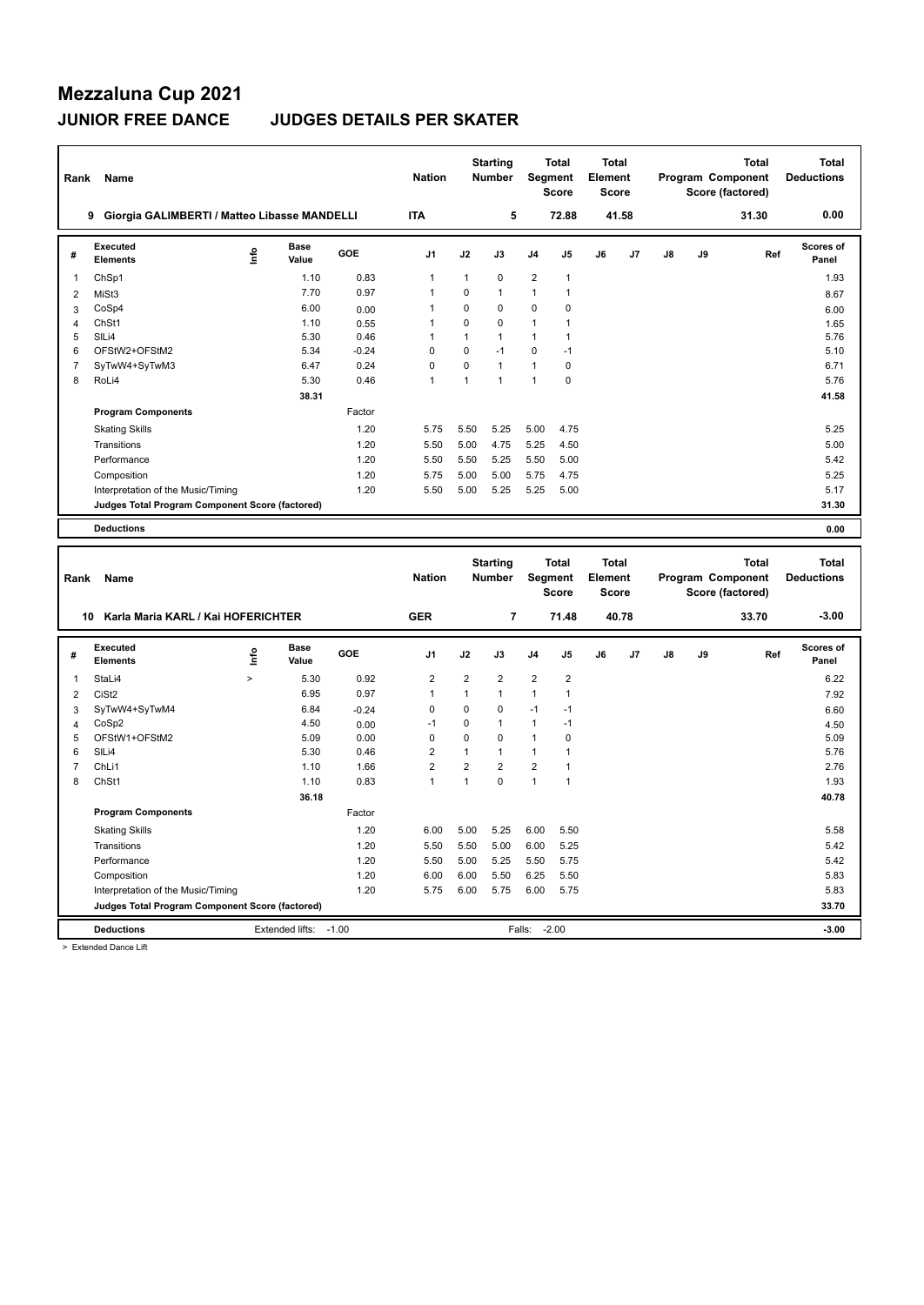## **Mezzaluna Cup 2021 JUNIOR FREE DANCE JUDGES DETAILS PER SKATER**

| Rank           | Name                                            |      |                      |              | <b>Nation</b>  |                | <b>Starting</b><br><b>Number</b> |                | <b>Total</b><br>Segment<br><b>Score</b> | <b>Total</b><br>Element<br><b>Score</b> |       |    |    | Program Component<br>Score (factored) | <b>Total</b> | <b>Total</b><br><b>Deductions</b> |
|----------------|-------------------------------------------------|------|----------------------|--------------|----------------|----------------|----------------------------------|----------------|-----------------------------------------|-----------------------------------------|-------|----|----|---------------------------------------|--------------|-----------------------------------|
|                | Beatrice VENTURA / Amedeo BONETTO<br>11         |      |                      |              | <b>ITA</b>     |                | 4                                |                | 68.56                                   |                                         | 39.76 |    |    |                                       | 28.80        | 0.00                              |
| #              | <b>Executed</b><br><b>Elements</b>              | ١nf٥ | <b>Base</b><br>Value | GOE          | J <sub>1</sub> | J2             | J3                               | J4             | J5                                      | J6                                      | J7    | J8 | J9 |                                       | Ref          | <b>Scores of</b><br>Panel         |
| $\mathbf{1}$   | DiSt <sub>2</sub>                               |      | 6.95                 | 0.65         | $\mathbf 0$    | $\mathbf{1}$   | $\mathbf 0$                      | $\mathbf{1}$   | $\mathbf{1}$                            |                                         |       |    |    |                                       |              | 7.60                              |
| $\overline{c}$ | SyTwW4+SyTwM4                                   |      | 6.84                 | 0.48         | $\mathbf{1}$   | 1              | 1                                | 0              | $\pmb{0}$                               |                                         |       |    |    |                                       |              | 7.32                              |
| 3              | CoSp4                                           |      | 6.00                 | $-0.19$      | $\mathbf 0$    | $-1$           | $\mathbf 0$                      | $-1$           | $\pmb{0}$                               |                                         |       |    |    |                                       |              | 5.81                              |
| 4              | CuLi4                                           |      | 5.30                 | 0.46         | $\mathbf{1}$   | $\mathbf{1}$   | $\mathbf{1}$                     | 1              | $\mathbf{1}$                            |                                         |       |    |    |                                       |              | 5.76                              |
| 5              | OFStW3+OFStM1                                   |      | 5.47                 | 0.24         | $\mathbf 0$    | $\mathbf 0$    | $\mathbf{1}$                     | $\mathbf{1}$   | $-1$                                    |                                         |       |    |    |                                       |              | 5.71                              |
| 6              | ChSt1                                           |      | 1.10                 | 0.55         | $\overline{1}$ | $\mathbf{1}$   | $\mathbf 0$                      | $-1$           | $\mathbf{1}$                            |                                         |       |    |    |                                       |              | 1.65                              |
| $\overline{7}$ | RoLi4                                           |      | 5.30                 | 0.61         | $\mathbf{1}$   | $\overline{2}$ | $\overline{2}$                   | $\mathbf{1}$   | $\mathbf{1}$                            |                                         |       |    |    |                                       |              | 5.91                              |
| 8              | ChSp                                            |      | 0.00                 | 0.00         |                | L              |                                  |                |                                         |                                         |       |    |    |                                       |              | 0.00                              |
|                |                                                 |      | 36.96                |              |                |                |                                  |                |                                         |                                         |       |    |    |                                       |              | 39.76                             |
|                | <b>Program Components</b>                       |      |                      | Factor       |                |                |                                  |                |                                         |                                         |       |    |    |                                       |              |                                   |
|                | <b>Skating Skills</b>                           |      |                      | 1.20         | 4.75           | 5.00           | 4.75                             | 4.75           | 4.75                                    |                                         |       |    |    |                                       |              | 4.75                              |
|                | Transitions                                     |      |                      | 1.20         | 4.50           | 5.00           | 4.25                             | 4.75           | 4.50                                    |                                         |       |    |    |                                       |              | 4.58                              |
|                | Performance                                     |      |                      | 1.20         | 4.50           | 5.25           | 4.75                             | 5.25           | 5.00                                    |                                         |       |    |    |                                       |              | 5.00                              |
|                | Composition                                     |      |                      | 1.20         | 4.75           | 5.25           | 4.50                             | 5.00           | 4.75                                    |                                         |       |    |    |                                       |              | 4.83                              |
|                | Interpretation of the Music/Timing              |      |                      | 1.20         | 4.75           | 5.25           | 4.75                             | 5.00           | 4.75                                    |                                         |       |    |    |                                       |              | 4.83                              |
|                | Judges Total Program Component Score (factored) |      |                      |              |                |                |                                  |                |                                         |                                         |       |    |    |                                       |              | 28.80                             |
|                | <b>Deductions</b>                               |      |                      |              |                |                |                                  |                |                                         |                                         |       |    |    |                                       |              | 0.00                              |
|                |                                                 |      |                      |              |                |                |                                  |                |                                         |                                         |       |    |    |                                       |              |                                   |
|                |                                                 |      |                      |              |                |                | <b>Starting</b>                  |                | <b>Total</b>                            | <b>Total</b>                            |       |    |    |                                       | <b>Total</b> | <b>Total</b>                      |
| Rank           | Name                                            |      |                      |              | <b>Nation</b>  |                | Number                           |                | Segment<br><b>Score</b>                 | Element<br><b>Score</b>                 |       |    |    | Program Component<br>Score (factored) |              | <b>Deductions</b>                 |
|                | 12 Alice PIZZORNI / Massimiliano BUCCIARELLI    |      |                      |              | <b>ITA</b>     |                | $\mathbf 2$                      |                | 63.35                                   |                                         | 37.45 |    |    |                                       | 25.90        | 0.00                              |
| #              | Executed<br><b>Elements</b>                     | Info | <b>Base</b><br>Value | GOE          | J <sub>1</sub> | J2             | J3                               | J <sub>4</sub> | J5                                      | J6                                      | J7    | J8 | J9 |                                       | Ref          | <b>Scores of</b><br>Panel         |
| 1              | OFStW1+OFStM3                                   |      | 5.47                 | 0.00         | $-1$           | 0              | 0                                | 1              | $\pmb{0}$                               |                                         |       |    |    |                                       |              | 5.47                              |
|                |                                                 |      | 6.00                 | 0.19         | $\mathbf 0$    | $\pmb{0}$      | $\mathbf{1}$                     | 1              | $\pmb{0}$                               |                                         |       |    |    |                                       |              | 6.19                              |
| $\overline{2}$ | Sp4<br>SILi4                                    |      | 5.30                 |              | $\mathbf{1}$   | $\mathbf{1}$   | $\mathbf{1}$                     | 1              | $\pmb{0}$                               |                                         |       |    |    |                                       |              |                                   |
| 3              | DiSt1                                           |      | 6.45                 | 0.46         | $\mathbf 0$    | $\mathbf 0$    | 0                                | 0              | $\mathbf 0$                             |                                         |       |    |    |                                       |              | 5.76                              |
| 4<br>5         | RoLi4                                           |      | 5.30                 | 0.00<br>0.15 | $\mathbf{1}$   | $\mathbf{1}$   | $\Omega$                         | $-1$           | $\Omega$                                |                                         |       |    |    |                                       |              | 6.45<br>5.45                      |
| 6              | ChSt1                                           |      | 1.10                 | 0.00         | $\mathbf 0$    | $\mathbf{1}$   | $\mathbf 0$                      | $-2$           | $\pmb{0}$                               |                                         |       |    |    |                                       |              | 1.10                              |
| $\overline{7}$ | SyTwW2+SyTwM2                                   |      | 5.34                 | $-0.24$      | $\mathbf 0$    | $\pmb{0}$      | $\mathbf 0$                      | $-2$           | $-1$                                    |                                         |       |    |    |                                       |              | 5.10                              |
| 8              | ChLi1                                           |      | 1.10                 | 0.83         | $\mathbf{1}$   | $\mathbf{1}$   | $\mathbf{1}$                     | $\mathbf{1}$   | $\mathbf{1}$                            |                                         |       |    |    |                                       |              | 1.93                              |
|                |                                                 |      | 36.06                |              |                |                |                                  |                |                                         |                                         |       |    |    |                                       |              | 37.45                             |
|                | <b>Program Components</b>                       |      |                      | Factor       |                |                |                                  |                |                                         |                                         |       |    |    |                                       |              |                                   |
|                | <b>Skating Skills</b>                           |      |                      | 1.20         | 4.00           | 4.25           | 4.50                             | 4.25           | 4.25                                    |                                         |       |    |    |                                       |              | 4.25                              |
|                | Transitions                                     |      |                      | 1.20         | 3.75           | 4.25           | 4.00                             | 4.25           | 4.00                                    |                                         |       |    |    |                                       |              | 4.08                              |
|                | Performance                                     |      |                      | 1.20         | 4.25           | 4.50           | 4.75                             | 5.00           | 4.25                                    |                                         |       |    |    |                                       |              | 4.50                              |
|                | Composition                                     |      |                      | 1.20         | 4.25           | 4.50           | 4.25                             | 4.75           | 4.00                                    |                                         |       |    |    |                                       |              | 4.33                              |
|                | Interpretation of the Music/Timing              |      |                      | 1.20         | 4.00           | 4.50           | 4.25                             | 4.50           | 4.50                                    |                                         |       |    |    |                                       |              | 4.42                              |
|                | Judges Total Program Component Score (factored) |      |                      |              |                |                |                                  |                |                                         |                                         |       |    |    |                                       |              | 25.90                             |